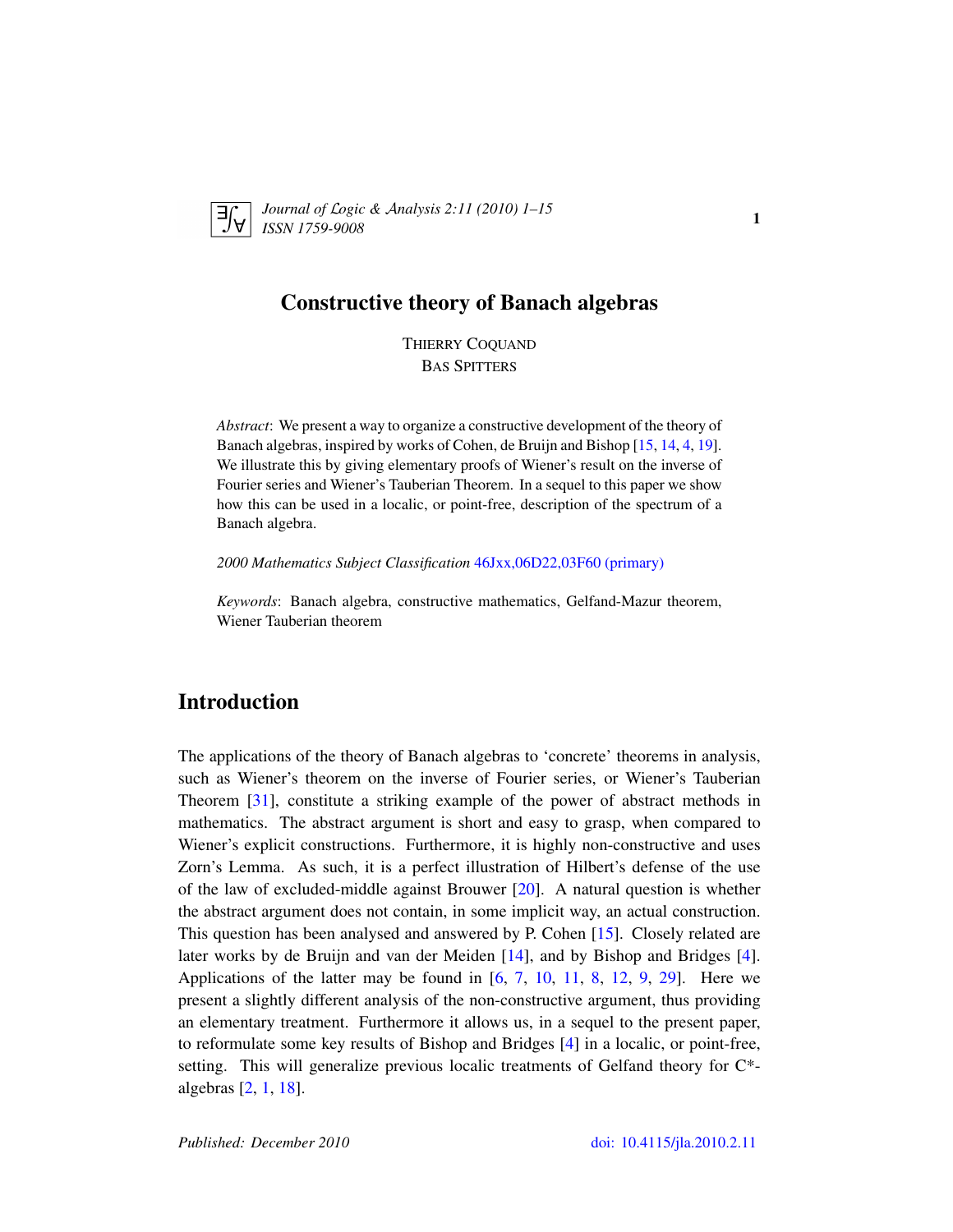This paper is organised as follows. The first section explains informally the main idea of the paper. The next section is a detailed presentation of the elementary theory of Banach algebras. Hopefully it can be readily implemented in type theory using the framework presented in [\[27\]](#page-14-2). This presentation follows ideas presented in [\[5\]](#page-12-4). The remaining sections provide our main applications.

### Notation

We use the following conventions, unless otherwise indicated:

*A*, *B* for Banach algebras.

 $a, b, c, \ldots$  for elements of a Banach algebra.

 $\varphi, \psi$  for functionals.

 $\Gamma_R$  denotes the circle with radius *R*,  $\Gamma$  is the circle with radius 1.

### 1 Analysis of the abstract reasoning

Let *A* be a commutative Banach algebra with unit, and let MFn *A* be the compact space of non-zero multiplicative functionals  $A \to \mathbb{C}$  with the weak-\* topology. Let us assume that *f* in *A* satisfies  $\varphi(f) \neq 0$  for all  $\varphi$  in MFn *A*. We want to show that *f* is invertible in *A*. To obtain a contradiction, we assume that *f* is *not* invertible. Then the ideal  $\langle f \rangle$  is proper, and hence, using Zorn's Lemma, included in a maximal ideal m. This maximal ideal is necessarily closed. Using the Gelfand-Mazur theorem, the algebra  $A/\mathfrak{m}$  is isomorphic to  $\mathbb{C}$ . The corresponding multiplicative functional  $\varphi_m : A \to A/\mathfrak{m}$  is such that  $\varphi_m(f) = 0$ . This contradicts the hypothesis on *f*. For example, the application of this argument to  $A = l^1(\mathbb{Z})$  gives Wiener's theorem on inverse of Fourier series.

Cohen [\[15\]](#page-13-0) observes that, instead of working with a maximal ideal, one can work just as well with the closure *I* of the ideal generated by  $f$ . Since  $x$  is invertible if  $|1 - x| < 1$ , an ideal contains 1 if and only if its closure contains 1. Finally, the proof of the Gelfand-Mazur Theorem actually gives a more general result: if *A* is a non-trivial Banach algebra, the spectrum of any element *u* in *A* is non-empty. A combination of these remarks eliminates the use of Zorn's Lemma.

To simplify, we consider the case where *A* is generated by one element *u*: for every *a* in *A* and  $r > 0$  there is a polynomial *P* such that  $|a - P(u)| < r$ . The disc algebra [\[15\]](#page-13-0)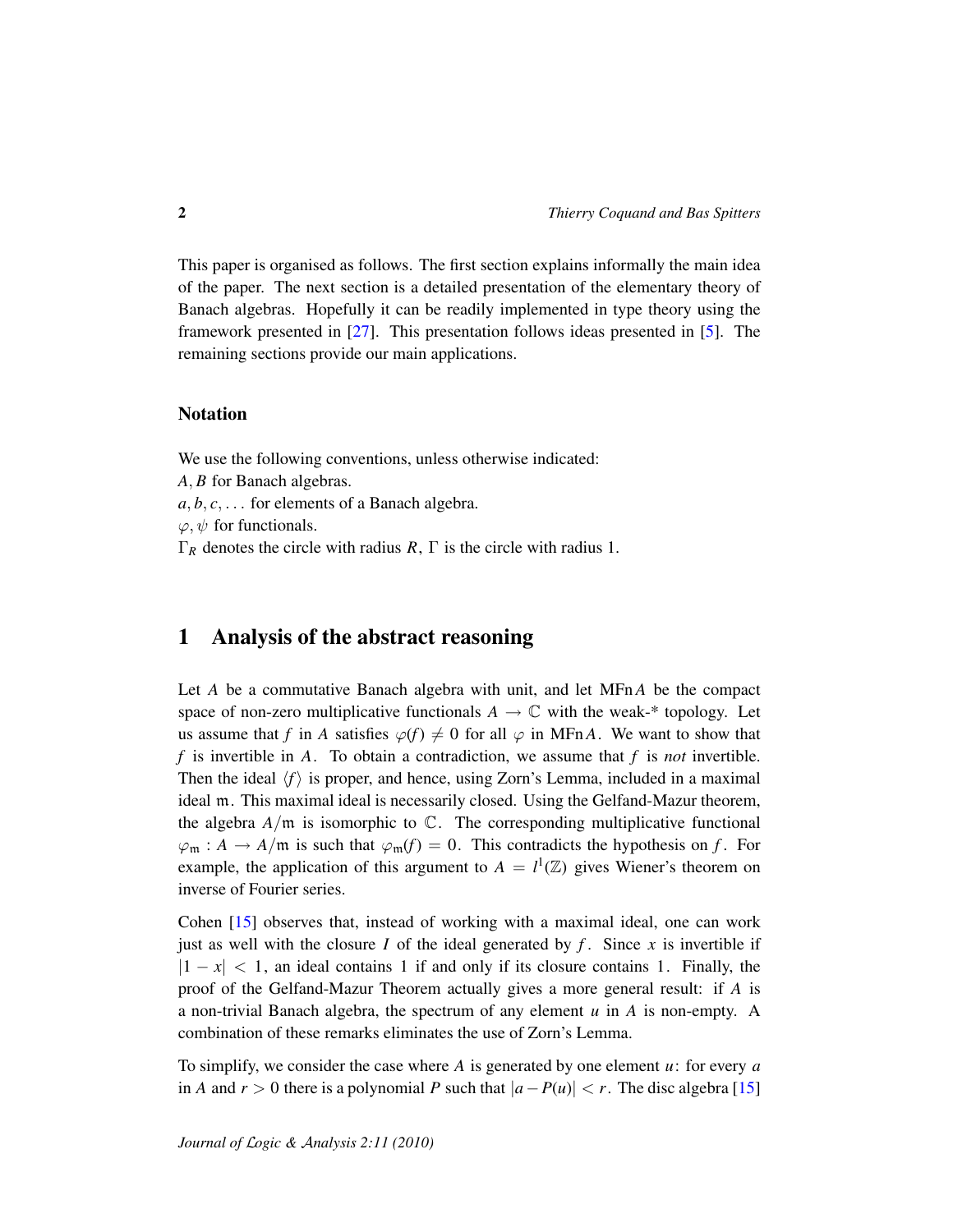is such an algebra. In this case the spectrum MFn *A* can be identified with the spectrum,  $\sigma(u)$ , of *u*: that is, the set of complex  $\lambda$  such that  $\lambda - u$  is not invertible. Any such element  $\lambda$  defines a multiplicative functional  $\varphi(P(u)) := P(\lambda)$  on polynomials in *u*. If  $|P(\lambda)| > |P(u)|$ , then  $P(\lambda) - P(u)$  is invertible, and hence  $\lambda - u$  is invertible. Since this is not the case,  $|P(\lambda)| \leq |P(u)|$ , so  $\varphi$  can be extended to a multiplicative functional  $\varphi(g) := g(\lambda)$ . Conversely, for  $\varphi$  in MFnA,

$$
\varphi(\varphi(u)-u)=\varphi(u)-\varphi(u)=0.
$$

Hence  $\varphi(u) - u$  cannot be invertible, that is  $\varphi(u) \in \sigma(u)$ . The hypothesis on f becomes  $f(\lambda) \neq 0$  for all  $\lambda$  in the spectrum of *u*. The spectrum of *u* is empty in  $A/I$ . Indeed, the closure of the ideal generated by  $\lambda - u$  contains  $f(\lambda) - f = f(\lambda)$  (mod *I*) which is invertible, and so  $\lambda - u$  is always invertible (mod *I*). Consequently, 1 belongs to *I*, and hence *f* is invertible. The maximal ideal of the abstract argument has been replaced by the 'big enough' ideal *I*. Essentially, this is the method followed by de Bruijn and van der Meiden [\[14\]](#page-13-1), who advocated a point-free approach to the description of the spectrum of a Banach algebra.

In this way we eliminate the use of Zorn's Lemma, but the argument is still nonconstructive. Cohen shows that we can follow the proof of Gelfand-Mazur and produce an actual computation of the inverse of *f* . Bishop and Bridges' work is similar [\[4\]](#page-12-0). Coquand and Stolzenberg [\[19\]](#page-13-2) show that in most cases, we can obtain a relatively short and explicit formula for the inverse.

In this paper we suggest a slightly different constructive argument. It is enough to have a constructive proof of the following result.

**Theorem 1** Let *u* in *A* be such that for all  $\lambda$ ,  $\lambda - u$  is invertible, and the inverse is uniformly bounded. Then  $1 = 0$  in A.

Constructively, we have to state explicitly that the inverse is uniformly bounded. At first the conclusion seems purely negative, since it says that a ring is trivial. But if we apply the Theorem to a quotient algebra  $A/I$ , the conclusion shows that 1 is in *I*. Choosing *I* to be the closure of  $\langle f \rangle$  actually builds an inverse of *f*, provided we work constructively. Such use of 'trivial rings' occurs often in constructive algebra [\[28,](#page-14-3) [24\]](#page-13-11). In the applications toWiener's Theorems on Fourier series and to the Tauberian Theorem, we believe that our treatment is simpler than the one in [\[4\]](#page-12-0). Moreover, this theorem has a rather direct proof; for instance, it does not rely on Cauchy's formula like the treatment in [\[15,](#page-13-0) [4,](#page-12-0) [19\]](#page-13-2).

This constructive reading does not yet have the 'elegance' of the classical proofs, since we have to deal explicitly with a bound of the inverse. In the sequel to this paper, we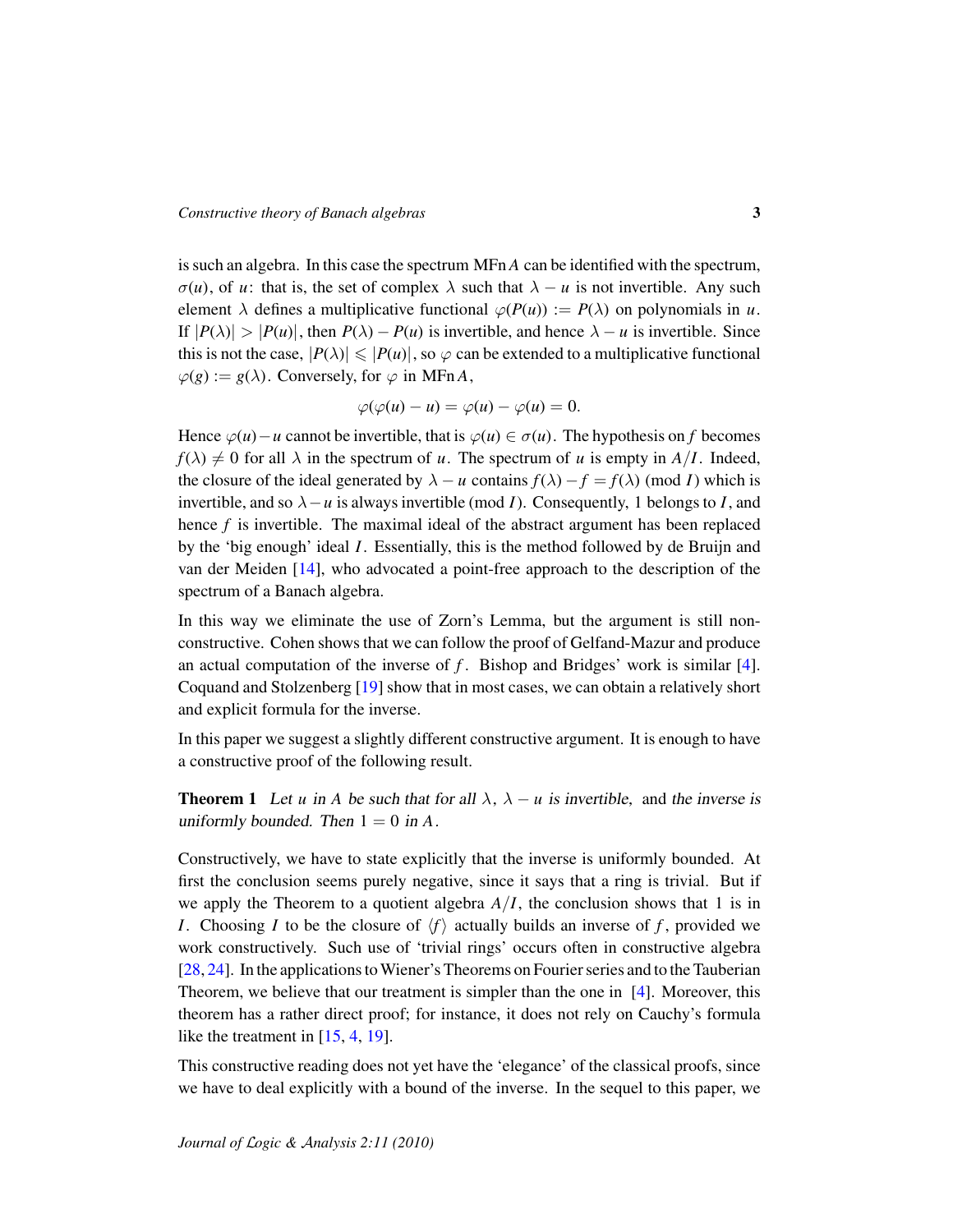explain how to 'hide' explicit mentions to this bound, by using a localic, or pointfree, presentation of the spectrum. In this way we obtain a rather faithful constructive explanation of the classical arguments.

## 2 Preliminaries

Most of the material in this section is well-known. We present it here to emphasize its elementary nature.

#### 2.1 Integration and differentiation with values in a Banach space

We consider a vector space *E* over the real numbers with an upper real valued seminorm: that is, for *a* in *E*, |*a*| is an *upper real* (open non-empty upper set of rationals) such that  $|ra| = |r||a|$  and  $|a + b| \le |a| + |b|$ . This is an important difference from Bishop's treatment, for whom the norm is a Cauchy real.<sup>[1](#page-3-0)</sup> The equality in  $E$  is such that  $|a| = 0$  if and only if  $a = 0$  in E.

Let  $f : [a, b] \rightarrow E$  be a (uniformly) continuous map. We say that f is differentiable if and only if there exists a continuous  $f' : [a, b] \to E$  such that for all  $\varepsilon > 0$  there exists  $\eta$  such that

$$
|f(y) - f(x) - (y - x)f'(x)| \leq \varepsilon |y - x| \quad \text{if } |y - x| \leq \eta.
$$

<span id="page-3-1"></span>**Lemma 1** If  $|f'| \leq M$  on  $[a, b]$ , then  $|f(b) - f(a)| \leq M(b - a)$ . In particular, if  $f' = 0$ on  $[a, b]$ , then  $f(b) = f(a)$ .

**Proof** For  $\varepsilon > 0$  we show  $|f(b) - f(a)| \leq (M + \varepsilon)(b - a)$ , by cutting [a, b] in subintervals  $[a_i, a_{i+1}]$  such that  $|f(a_{i+1}) - f(a_i) - (a_{i+1} - a_i)f'(a_i)| \leq \varepsilon (a_{i+1} - a_i)$ .

<span id="page-3-0"></span><sup>&</sup>lt;sup>1</sup>The fact that the norm is not a Cauchy real arises constructively if one wants to quotient a Banach space by a closed subspace which may not be located. This will indeed occur in the applications.

Another motivation is the interpretation of these results in Banach algebra bundles which we will discuss in Section [6.](#page-12-5) In a Banach algebra bundle the function  $x \mapsto |a_x|$  is *upper* semi continuous, but generally not continuous; see [\[22\]](#page-13-12).

Bishop and Bridges [\[4,](#page-12-0) p.462] state:'It would be interesting, and probably non-trivial, to extend the theory to cover such algebras [where the norm is not a Cauchy real].'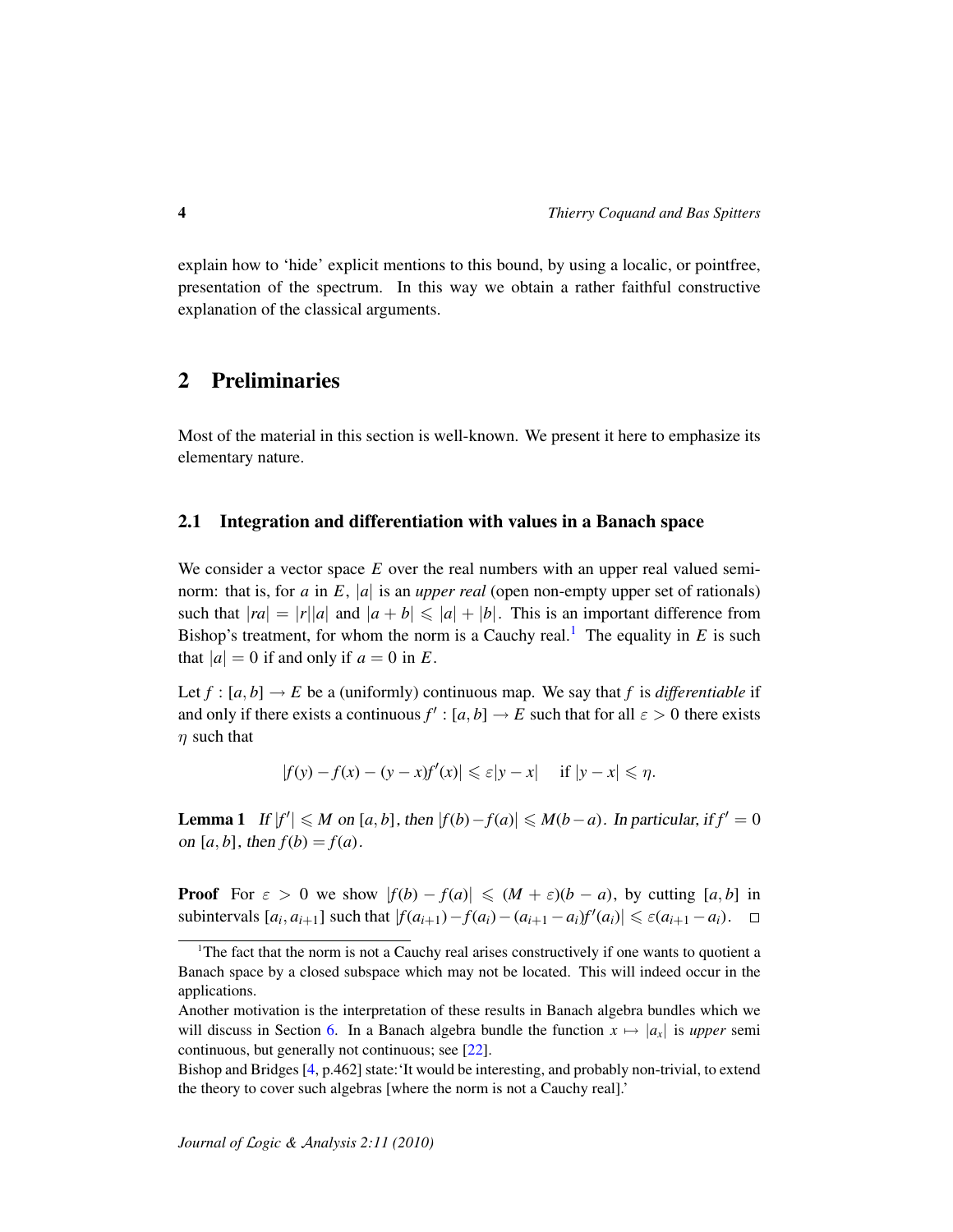A normed vector space is *complete* if every Cauchy approximation converges. A *Banach space* is a complete normed vector space. Let *E* be a Banach space. For uniformly continuous  $g : [a, b] \to E$ , we can define the integral  $\int_a^b g$ . We derive the usual properties. For instance, if  $|g| \le M$  on  $[a, b]$ , then  $|\int_a^b g| \le M(b - a)$ .

Let  $G(y) := \int_a^y g$ . Then  $G : [a, b] \to E$  is differentiable, and  $G' = g$ .

### 2.2 Exponential function

A (commutative) *Banach algebra A* is a Banach space with a ring structure, multiplication *ab* being such that  $|ab| \leq |a||b|$ . In this subsection, we assume moreover that *A* has a unit element 1.

<span id="page-4-0"></span>**Lemma 2** If  $|1 - x| < 1$ , then *x* is invertible with inverse  $\sum (1 - x)^n$ .

<span id="page-4-1"></span>**Corollary 1** Let *I* be an ideal. If  $1 \in \overline{I}$ , then  $1 \in I$ .

**Proof** By the previous lemma *I* contains an invertible element.

We define the exponential of *a* in *A*.

$$
e^a := \sum \frac{a^n}{n!}.
$$

The map  $x \mapsto e^{ax}$  defines a function  $e_a : \mathbb{R} \to A$  which is differentiable,  $e'_a = ae_a$  and  $e_a(0) = 1$ . Furthermore,  $e_a(x + y) = e_a(x)e_a(y)$ . In fact, these properties define the exponential function.

<span id="page-4-2"></span>**Lemma 3** Let  $f : \mathbb{R} \to A$  be a continuous function such that  $f(0) = 1$  and  $f(x + y) =$ *f*(*x*)*f*(*y*). Then *f* is differentiable, and  $f = e_a$  with  $a = f'(0)$ .

**Proof** We have  $\frac{1}{t} \int_0^t f \to 1$  for  $t \to 0$ . So we can find  $t > 0$  such that  $|1 - \frac{1}{t} \int_0^t f| < 1$ . By Lemma [2,](#page-4-0)  $v := \frac{1}{t} \int_0^t f$  is invertible. Since  $f(x + y) = f(x)f(y)$ , we obtain

$$
tf(x)v = \int_0^t f(x+z)dz = \int_x^{x+t} f.
$$

Hence

$$
tf(x) = v^{-1} \int_{x}^{x+t} f = v^{-1} \left( \int_{0}^{t+x} f - \int_{0}^{x} f \right).
$$

*Journal of* L*ogic &* A*nalysis 2:11 (2010)*

 $\Box$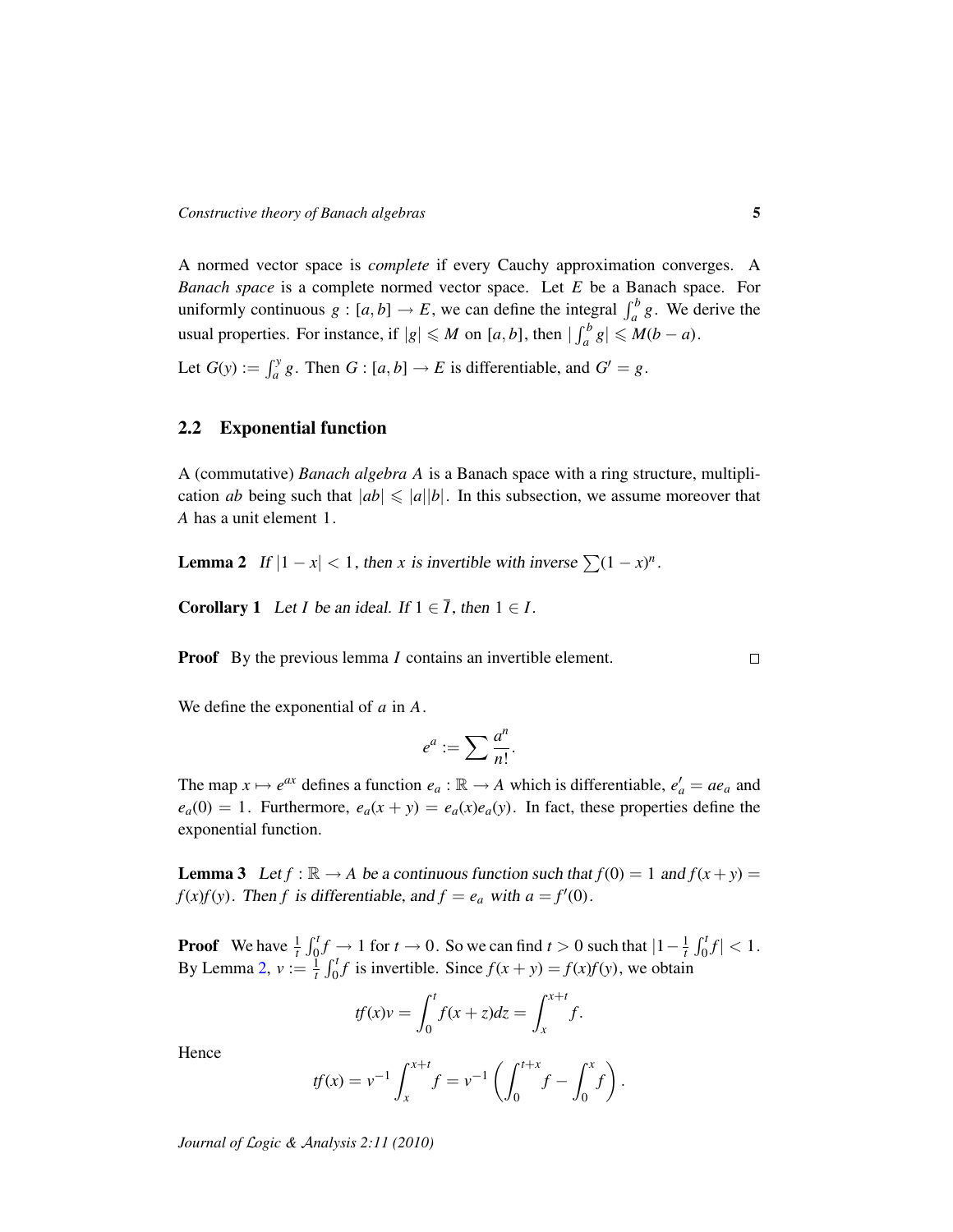It follows that *f* is differentiable and

$$
tf'(x) = v^{-1}(f(x + t) - f(x)).
$$

Since  $f(x + y) = f(x)f(y)$ , we have  $f'(x + y) = f(x)f'(y)$ . In particular, writing  $a := f'(0)$ , we have  $f' = af$ . Defining *g* by  $x \mapsto f(x)e_a(-x)$ , we have  $g(0) = 1$  and

$$
g'(x) = af(x)e_a(-x) - af(x)e_a(-x) = 0.
$$

By Lemma [1,](#page-3-1) we have  $g = 1$ , and so  $f = e_a$ .

#### 2.3 Path integration

Let *E* be a Banach space over of the complex numbers. We say that  $f : \mathbb{C} \to E$ is *differentiable* if and only if on each disc  $\Delta_r$  there exists a (uniformly) continuous function  $f' : \Delta_r \to E$  such that for all  $\varepsilon > 0$  there exists  $\eta > 0$  such that for  $|z'-z|\leqslant \eta,$ 

$$
|f(z') - f(z) - (z' - z)f'(z)| \leqslant \varepsilon |z' - z|.
$$

If  $\gamma : [0, 1] \to E$  is a differentiable function and  $f : \mathbb{C} \to E$  is a continuous function, we define  $\int_{\gamma} f := \int_0^1 f(\gamma(t))\gamma'(t)dt$ . We say that  $\gamma$  is a *loop* if and only if  $\gamma(0) = \gamma(1)$ .

<span id="page-5-0"></span>**Lemma 4** If  $f : \mathbb{C} \to E$  is differentiable and  $\gamma : [0, 1] \to \mathbb{C}$  is a loop, then  $\int_{\gamma} f = 0$ .

**Proof** We consider  $g : [0, 1] \rightarrow E$  defined by

$$
g(s) := \int_0^1 f(s\gamma(t))s\gamma'(t)dt.
$$

Then  $g(1) = \int f$ ,  $g(0) = 0$ , and *g* is differentiable. Moreover,

$$
g'(s) = \int_0^1 (f(s\gamma(t)) + s\gamma(t)f'(s\gamma(t)))\gamma'(t)dt = \int_0^1 h' = h(1) - h(0) = 0,
$$

where  $h(t) := \gamma(t)f(s\gamma(t))$ . By Lemma [1,](#page-3-1)  $g(1) = g(0) = 0$ . Hence the result.  $\Box$ 

# 3 Inverse function

Let *A* be a unital Banach algebra over the complex numbers.

<span id="page-5-1"></span>**Lemma 5** Let *a* be invertible, with inverse *b* bounded by *M*. Let  $c < 1$  and  $|u| \leq \frac{c}{M}$  $\frac{c}{M}$  . Then *a* − *u* is invertible. Its inverse is bounded by  $\frac{M}{1-c}$ .

 $\Box$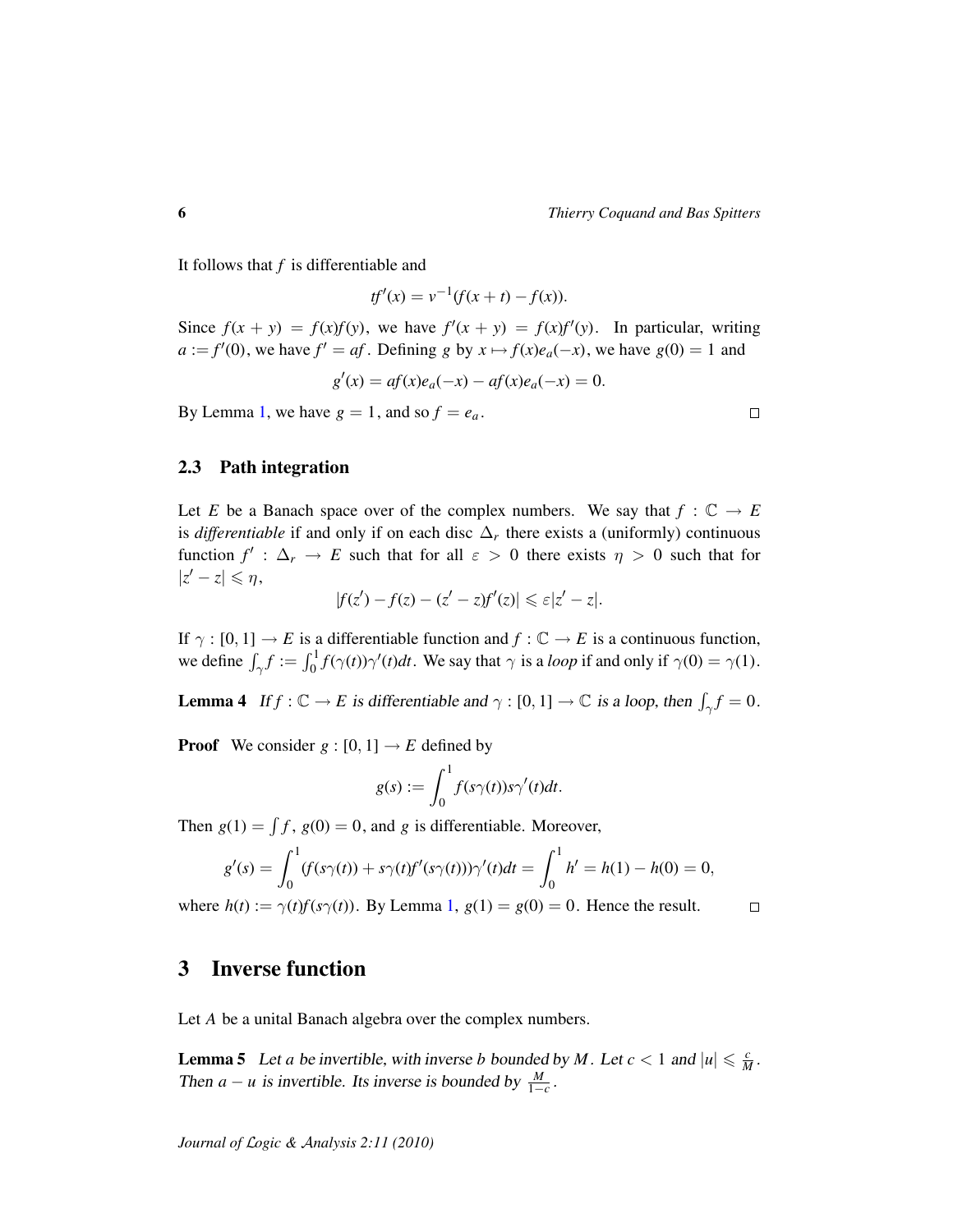**Proof** The element  $a - u$  is invertible if and only if  $1 - ub$  is. Since  $|u| < \frac{c}{h}$  $\frac{c}{M}$  and  $|b| < M$ , we have  $|ub| \leq c$ . Hence  $1 - ub$  is invertible by Lemma [2.](#page-4-0) The inverse is bounded by  $\frac{1}{1-c}$ . The inverse of *a* − *u* is bounded by  $\frac{M}{1-c}$ .  $\Box$ 

We conclude that the set of invertible elements is open.

<span id="page-6-1"></span>**Theorem 2** Let *u* be in A. If for all *z* in  $\mathbb{C}$ ,  $z - u$  is invertible, with inverse  $f(z)$ , and if f is uniformly bounded, then  $1 = 0$  in A.

Classically the inverse is always uniformly bounded. Moreover, there is a metatheorem, the fan rule, that allows us to find a bound in concrete cases. Precisely, if the inverse is definable in a 'reasonable' formal system for Bishop-style mathematics, then we can find the bound by a mechanical procedure; see for instance [\[3,](#page-12-6) p.394][\[30\]](#page-14-4). In the applications below we make an effort to be explicit about the bound.<sup>[2](#page-6-0)</sup>

**Proof** We have  $f(z') - f(z) = (z - z')f(z)f(z')$ . Hence *f* is Lipschitz continuous and differentiable with  $f' = -f^2$ . We consider the circle loop  $\Gamma_R : t \mapsto Re^{2\pi i t}$  for some  $R > |u|$ . By Lemma [4,](#page-5-0)  $\int_{\Gamma_R} f = 0$ .

On the other hand, for *R* big enough,  $f(z)$  is equal to  $\sum_{n=1}^{\infty} \frac{u^n}{n!}$  $\frac{u^n}{z^{n+1}}$  over  $\Gamma_R$ . So  $\int_{\Gamma_R} f$  is equal to  $\int_{\Gamma_R} dz/z = 2\pi i$ . So  $1 = 0$  in *A*.

Let *I* be an ideal of a Banach algebra *A*. We define a new Banach algebra *A*/*I* by taking the new norm to be:  $|a|_I < r$  if and only if there exists *b* in *I* such that  $|a - b| < r$ . Then  $a = 0$  in  $A/I$  if and only if *a* belongs to the closure of *I*. By Corollary [1,](#page-4-1)  $1 = 0$ in *A*/*I* if and only if 1 belongs to *I*.

We deduce the following method from the previous theorem. To prove that *g* in *A* is invertible, it suffices to find *u* in *A* such that for all *z* in  $\mathbb{C}$ , *z* − *u* is invertible with bounded inverse in  $A/\langle g \rangle$ .

# 4 Application 1: Wiener's Theorem on Fourier series

We present Wiener's theorem on Fourier series; see for instance [\[25\]](#page-14-5). The Banach algebra  $B := l^1(\mathbb{Z})$  is the completion of the algebra of sequences in  $\mathbb{C}^{\mathbb{Z}}$  of finite support

<span id="page-6-0"></span><sup>2</sup>Classically, this theorem implies the Gelfand-Mazur Theorem: a Banach algebra *A* which is also a field is isomorphic to  $\mathbb C$ . Indeed, from Theorem [2,](#page-6-1) for each *u* in *A*, there exists  $\lambda$ such that  $u - \lambda$  is not invertible and this implies  $u = \lambda$ .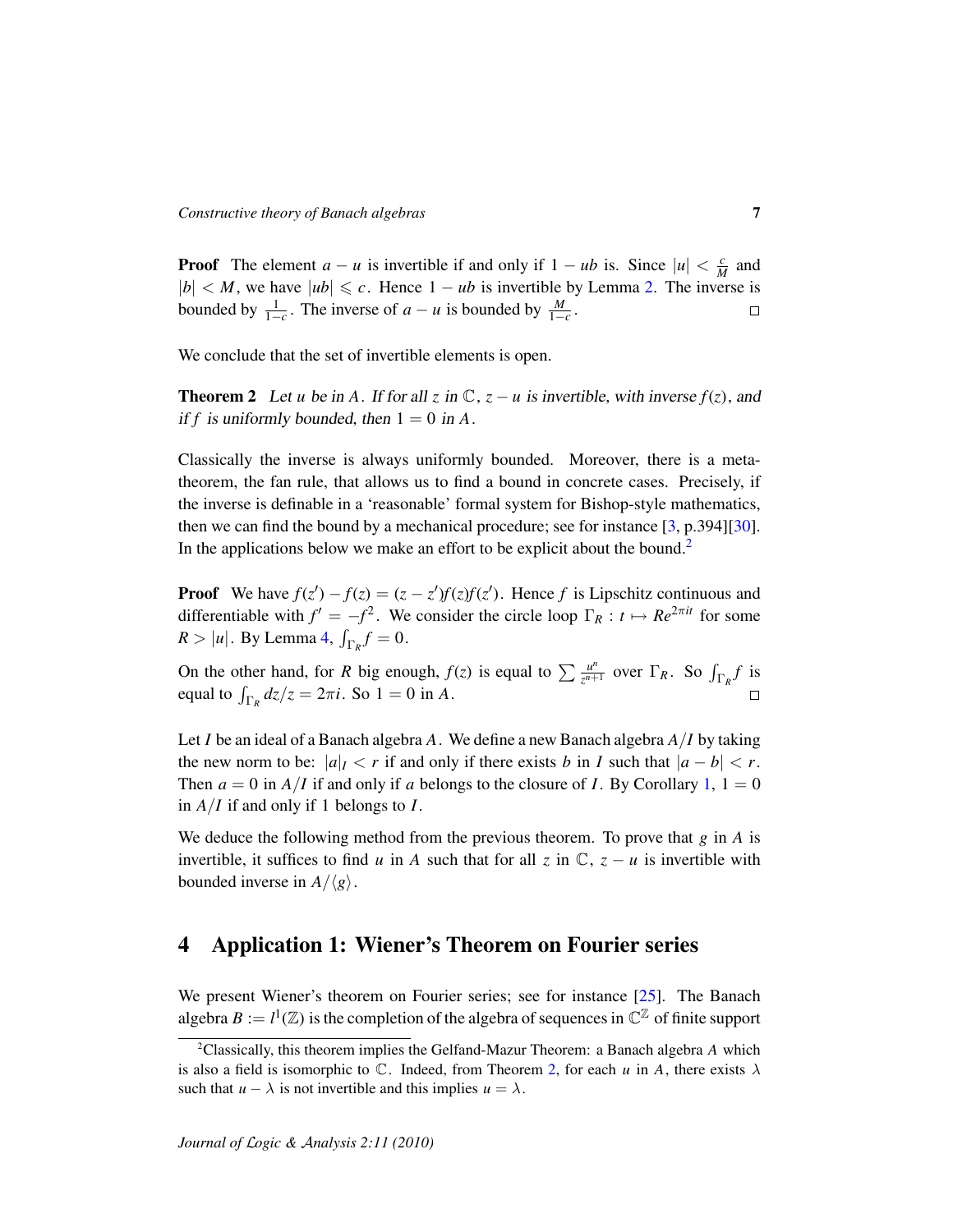with the convolution product  $(a * b)_n := \sum a_i b_{n-i}$  and the norm  $|a| := \sum |a_n|$ . This algebra has the Dirac function  $\delta_0$  as unit. We write *u* for  $\delta_1$ . Then  $u^{-1} = \delta_{-1}$  and for every *a*,  $a = \sum a_n u^n$ . We see that *B* is simply an algebra of infinite series under formal multiplication.

For  $\lambda$  in the unit circle  $\Gamma$ , we define  $a(\lambda) := \sum a_n \lambda^n$ . Then  $|a(\lambda)| \leq |a|$ .

**Theorem 3** Let *f* in *B* be such that for all  $\lambda$  in  $\Gamma$ ,  $|f(\lambda)| \ge \varepsilon$ . Then *f* is invertible.

**Proof** Let  $A := B/\langle f \rangle$ . We show that for all  $\lambda$  in  $\mathbb{C}, \lambda - u$  is invertible and that the inverse is uniformly bounded. We can then apply Theorem [2.](#page-6-1)

If  $|\lambda| < 1$ , then  $|\lambda u^{-1}| = |\lambda| \le r$ , for some  $r < 1$ . Hence,  $\sum$ *n*≥1  $(\lambda/u)^n = (1 - \lambda u^{-1})^{-1} = u(u - \lambda)^{-1}.$ 

The inverse  $(u - \lambda)^{-1}$  is bounded by  $|u^{-1}|(1 - r)^{-1} = (1 - r)^{-1}$ .

Similarly, if  $|\lambda| > 1$ , then  $|u/\lambda| = |1/\lambda| \le r$  for some  $r < 1$ . Hence,

$$
\sum_{n\geqslant 1} (u/\lambda)^n = (1 - (u/\lambda))^{-1} = u^{-1}(\lambda - u)^{-1}.
$$

The inverse  $(\lambda - u)^{-1}$  is bounded by  $|u|(1 - r)^{-1} = (1 - r)^{-1}$ .

Now consider the case where  $\lambda$  is close to the circle. Let *g* be an element of finite support such that  $|f - g| < \varepsilon/3$ . Then

$$
|(g(\lambda)-g)-(f(\lambda)-f)|=|(g-f)(\lambda)+(f-g)|\leq 2\varepsilon/3.
$$

Since  $f(\lambda) - f = f(\lambda) \pmod{f}$ , we have that  $g(\lambda) - g$  is invertible (mod *f*). By Lemma [5,](#page-5-1) we have a uniform bound *M* on the inverse of  $g(\lambda) - g$  in  $\Gamma$ . Since  $g(\lambda) - g$ is a polynomial in *u*,  $\lambda - u$  divides it, say,  $(\lambda - u)h = g(\lambda) - g$ . So, for all  $\lambda$  in  $\Gamma$ ,  $\lambda - u$ is invertible and the inverse is bounded by *M*|*h*|. Without loss of generality, we assume that  $M|h| \ge 1$ . By Lemma [5,](#page-5-1)  $\lambda - u$  is invertible for all  $\lambda$  with  $||\lambda| - 1| \le 1/(2M|h|)$ and its inverse is bounded by  $|Mh|/(1 - \frac{1}{2})$  $\frac{1}{2}$ ) = 2|*Mh*|.

Write  $\alpha := 1/(2M|h|)$ . Then either  $||\lambda| - 1| \le \alpha$  or  $||\lambda| - 1| \ge \alpha/2$ . In the latter case, either  $|\lambda| \leq 1 - \frac{\alpha}{2}$  $\frac{\alpha}{2}$  or  $|\lambda| \geqslant 1 + \frac{\alpha}{2}$  $\frac{\alpha}{2}$ . We conclude that  $\lambda - u$  is invertible for all  $\lambda$  in  $\mathbb C$  and its inverse is bounded by

$$
\sup\{2M|h|,(1-\frac{\alpha}{2})^{-1},(1-(1+\frac{\alpha}{2})^{-1})^{-1}\}.
$$

Being constructive, this reasoning can be seen as an algorithm that computes an inverse of  $f$  in  $B$ .

*Journal of* L*ogic &* A*nalysis 2:11 (2010)*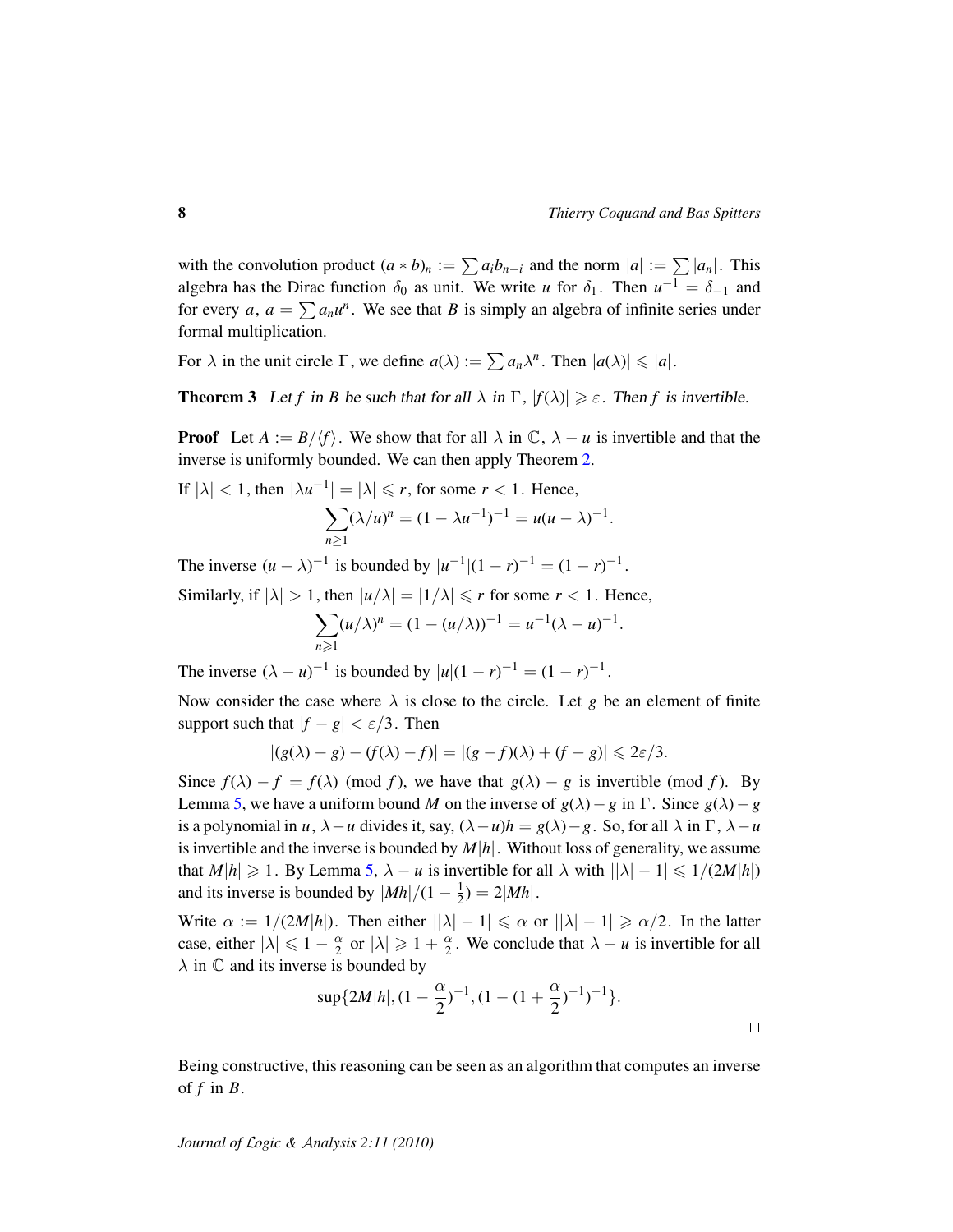### 5 Application 2: Wiener's Tauberian Theorem

Let  $C(\mathbb{R})$  be the space of continuous functions of compact support. Let  $L := L^1(\mathbb{R})$ be its *L*<sub>1</sub>-completion. We define  $T_x$ :  $C(\mathbb{R}) \to C(\mathbb{R})$  by  $T_x(g)(y) := g(x + y)$ . Then  $|T_x(g) - T_x(h)| = |g-h|$ . By extension, we have a continuous function  $x \mapsto T_x(g)$ , ℝ → *L*. For all *g* in *L* and *x* in  $\mathbb{R}$ ,  $|T_x(g)| = |g|$ . For *f* in  $C(\mathbb{R})$  and *g* in *L*, we define

$$
f * g := \int f(x) T_{-x}(g) dx.
$$

Then  $|f * g| \le |f|_{\infty} |g|_1$ , where  $|\cdot|_{\infty}$  denotes the sup-norm. Hence the product  $f * g$ can be defined by extension for *f* and *g* both in *L*. If both *f*, *g* are in  $C(\mathbb{R})$ , so is  $f * g$ .

Since

$$
(f * g)(y) = (g * f)(y) = \int f(x)g(y - x)dx
$$

for  $f, g$  in  $C(\mathbb{R})$ , this holds also for  $f, g$  in  $L$ . So, the algebra  $L$  with convolution product is a commutative Banach algebra. (It can be shown that it does not have a unit element.)

Let *g* be a continuous function with compact support. We define

$$
\hat{g}(p) := \int g(x)e^{-ipx}dx.
$$

Let  $C_0(\mathbb{R})$  denote the set of continuous functions that vanish at infinity. Then  $\hat{g}$  in  $C_0(\mathbb{R})$ . This is proved first for  $g \in C^1(\mathbb{R})$  by integration by parts, and then for general  $g \in C(\mathbb{R})$  by a density argument. Moreover,  $|\hat{g}(p)| \leq |g|$  for all p. It follows that we can extend the map  $\hat{\cdot}$  and define  $\hat{g}$  in  $C_0(\mathbb{R})$  for  $g$  in  $L$ .

We choose *h* in *L* such that  $\hat{h} = 1$  on  $[-M, M]$  and for each  $\varepsilon > 0$  there exists  $\eta$  such that  $|\hat{h}| \leq 1 - \eta$  on  $(-\infty, -M - \varepsilon] \cup [M + \varepsilon, -\infty)$ . For instance, we can use a de la Vallée Poussin kernel [[21\]](#page-13-13).

**Theorem 4** If  $|\hat{f}| > \varepsilon$  on  $[-M, M]$  and  $g * h = g$  in *L*, then *f* divides *g*.

**Proof** Let *I* be the ideal  $\{k * h - k \mid k \in L\}$ , and let *B* be the Banach algebra  $L/I$ . Notice that *B* has *h* as unit element. We claim that *f* is invertible in *B*.

The map  $\alpha : \mathbb{R} \to B$  defined by  $\alpha(x) := T_x(h)$  is continuous. It satisfies  $\alpha(0) = h$  and

$$
\alpha(x + y) = T_{x+y}h^{[h=1]}T_{x+y}h * h = T_xh * T_yh = \alpha(x) * \alpha(y).
$$

*Journal of* L*ogic &* A*nalysis 2:11 (2010)*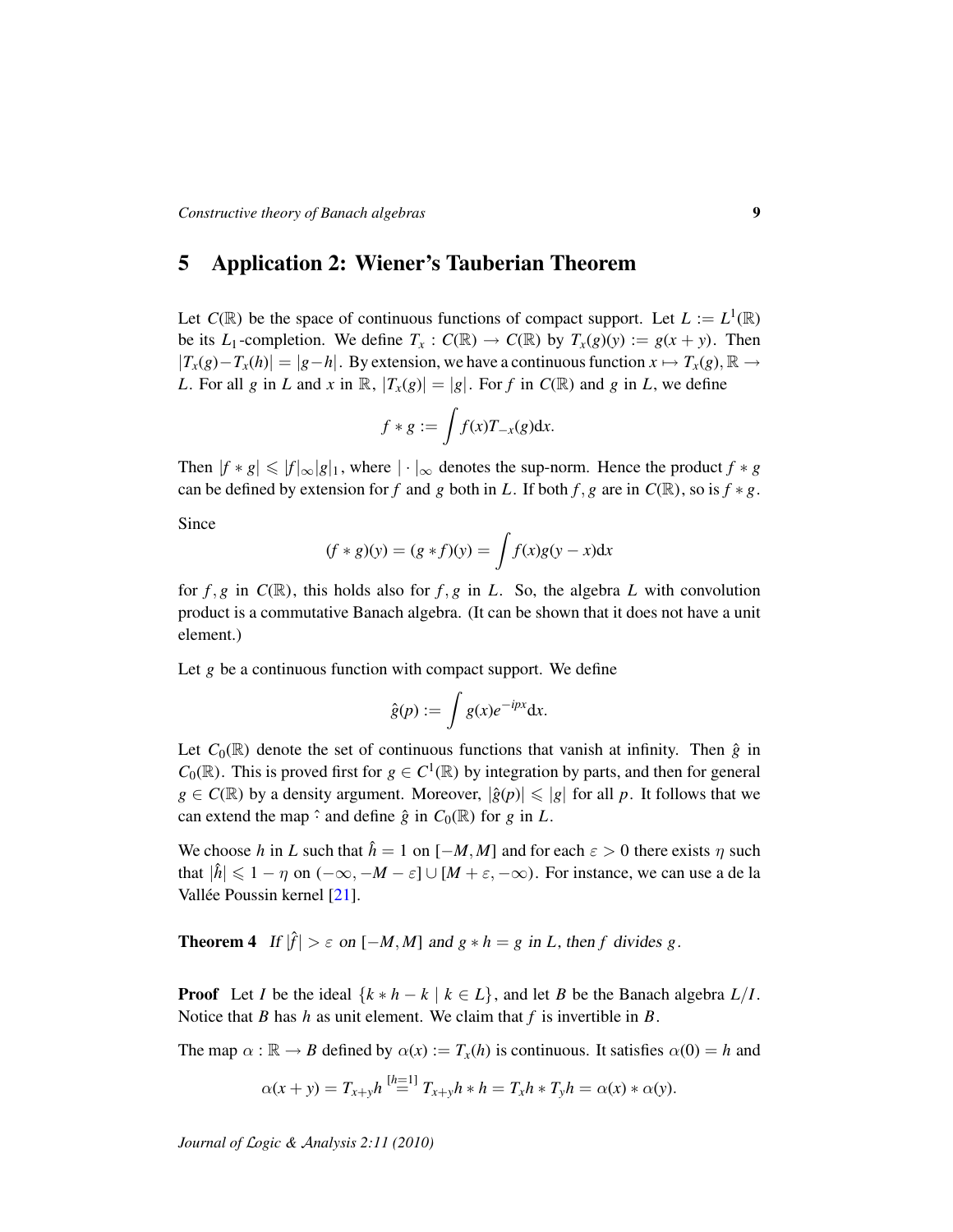By Lemma [3](#page-4-2) there exists an element *u* in *B* such that  $T_x(h) = e^{ux}$  for all *x* in R. For all  $g$  in  $B$ ,

$$
g = g * h = \int g(x) T_{-x} h \mathrm{d}x = \int g(x) e^{-ux} \mathrm{d}x.
$$

We show that  $u - \lambda$  is invertible (mod f) and with bounded inverse. We can then apply Theorem [2](#page-6-1) and deduce that *f* is invertible in *B*.

We will consider three cases:

- (1)  $\lambda = ip$  for  $|p| \leq M$ ;
- (2)  $\lambda = ip$  for  $|p| \ge M + \delta$  and  $\delta \ge 0$ ;
- (3)  $\lambda = r + ip$  and  $|r| > \delta$  and  $\delta > 0$ .

By continuity and Lemma [5](#page-5-1) these cases are sufficient.

(1) We claim that  $ip - u$  is invertible (mod *f*) if  $|p| \le M$ . Indeed, if we take *N* such that

$$
\left|\int_{-N}^{N} |f| - \int |f|\right| \leq \frac{\varepsilon}{2(1+|h|)},
$$

then

$$
\left| \int f(x)(e^{-ipx} - e^{-ux}) dx - \int_{-N}^{N} f(x)(e^{-ipx} - e^{-ux}) dx \right| =
$$
  

$$
\left| \int_{\mathbb{R} \setminus [-N,N]} f(x)(e^{-ipx} - e^{-ux}) dx \right| \le \frac{\varepsilon}{2}.
$$

Since

$$
\int f(x)(e^{-ipx}-e^{-ux})dx=\hat{f}(p)-f,
$$

this integral is invertible (mod *f*); by hypothesis its inverse is bounded by  $\frac{1}{\varepsilon}$ . By Lemma [5,](#page-5-1)

$$
\int_{-N}^{N} f(x)(e^{-ipx} - e^{-ux}) \mathrm{d}x
$$

is invertible (mod *f*). Let *g* be its inverse. Then  $|g| \le \frac{1}{\varepsilon}(1 - \frac{1}{2})$  $(\frac{1}{2}) = \frac{2}{\varepsilon}$ . Since  $e^{-ipx} - e^{-ux} = e^{-ipx}(1 - e^{(ip-u)x}),$ 

this integral is divisible by  $ip - u$ . It remains to find an explicit bound for the inverse. For all *r*,  $r|1 - e^{rx}$  and  $\frac{1 - e^{rx}}{r}$  $\left| \frac{e^{rx}}{r} \right| \leq 1 + e^{|r|x|}$ , as a simple power series argument shows.

*Journal of* L*ogic &* A*nalysis 2:11 (2010)*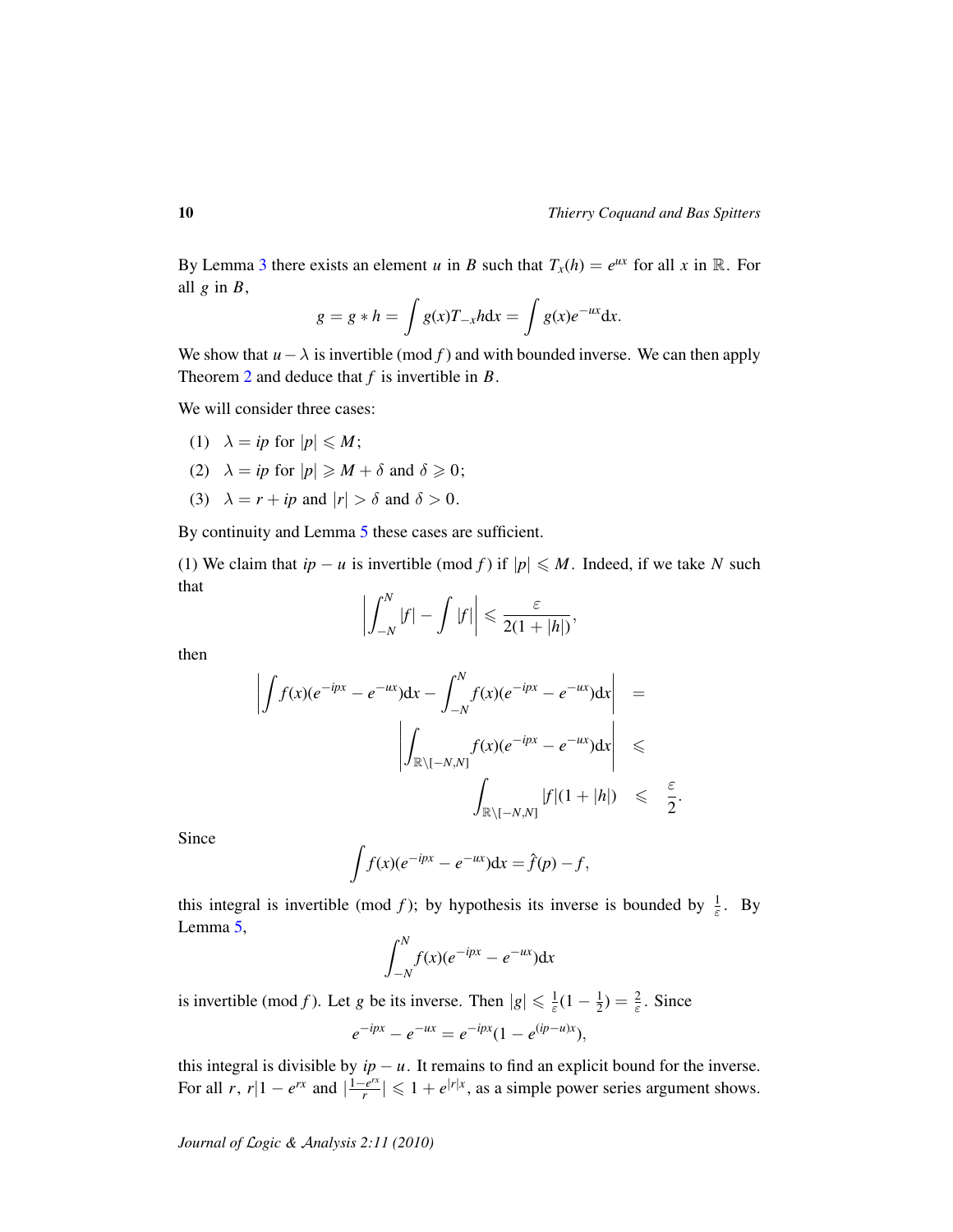Consequently, the inverse of  $ip - u$  is bounded by  $\frac{2}{\epsilon} \int_{-N}^{N} |f(x)| (1 + e^{rx}) dx$ , where  $r > |ip - u|.$ 

(2) We claim that *ip*−*u* is invertible with bounded inverse for all *p* such that  $|p| \ge M + \delta$ . Indeed, if we take  $\eta > 0$  such that  $|\hat{h}(p)| \leq 1 - \eta$  and *N* such that

$$
\left|\int_{-N}^{N}|h|-\int|h|\right|\leqslant\frac{\eta}{2(1+|h|)},
$$

then

$$
\left| \int_{-N}^{N} h(x)(e^{-ipx} - e^{-ux}) dx - \int h(x)(e^{-ipx} - e^{-ux}) dx \right| =
$$

$$
\left| \int_{\mathbb{R}\setminus[-N,N]} h(x)(e^{-ipx} - e^{-ux}) dx \right| \le \frac{1}{2}
$$

Moreover,

$$
\left| \int h(x)(e^{-ipx} - e^{-ux}) dx \right| = \hat{h}(p) - h.
$$

The right hand side is invertible since *h* is the unit of *B* and  $|\hat{h}(p)| \leq 1 - \eta$ . Hence  $\int_{-N}^{N} h(x)(e^{-ipx} - e^{-ux}) dx$  is invertible with inverse bounded by  $\frac{2}{\eta}$ . As before, the integral is divisible by  $ip - u$  and its inverse is bounded by  $\frac{2}{\eta} \int_{-N}^{N} |h(x)||1 + e^{rx}|dx$ , where  $r > |ip - u|$ .

We conclude that  $ip - u$  is invertible for all p in R and its inverse is bounded by

$$
d:=\frac{2}{\epsilon}\int (|h(x)|+|f(x)|)(1+e^{rx})\mathrm{d}x,
$$

where  $r > |ip - u|$ . By Lemma [5,](#page-5-1)  $r + ip - u$  is invertible for all p in R and all r such that  $|r| < 1/2d$ . The inverse is bounded by 2*d*.

(3) For  $\lambda = r + ip$ ,  $\lambda - u$  divides

(1) 
$$
1 - e^{(\lambda - u)x} = 1 - e^{\lambda x} T_x(h) = 1 - e^{-rx} e^{-ipx} T_x(h)
$$

and  $|T_x(h)|$  is bounded by  $|h|$ . For  $x = \frac{\log(2|h|)}{r}$  $\frac{z|n|}{r}$ ,

<span id="page-10-0"></span>
$$
|e^{-rx}e^{-ipx}T_x(h)|\leqslant e^{-rx}|h|=\frac{1}{2}.
$$

So the right hand side of equation [\(1\)](#page-10-0) is invertible with inverse bounded by  $2e^{-rx}$  =  $\frac{2}{2|h|} = \frac{1}{|h|}$ . Hence  $\lambda - u$  has an inverse with bound  $\frac{1}{|h|}$  for  $|r| > \varepsilon$ .

*Journal of* L*ogic &* A*nalysis 2:11 (2010)*

.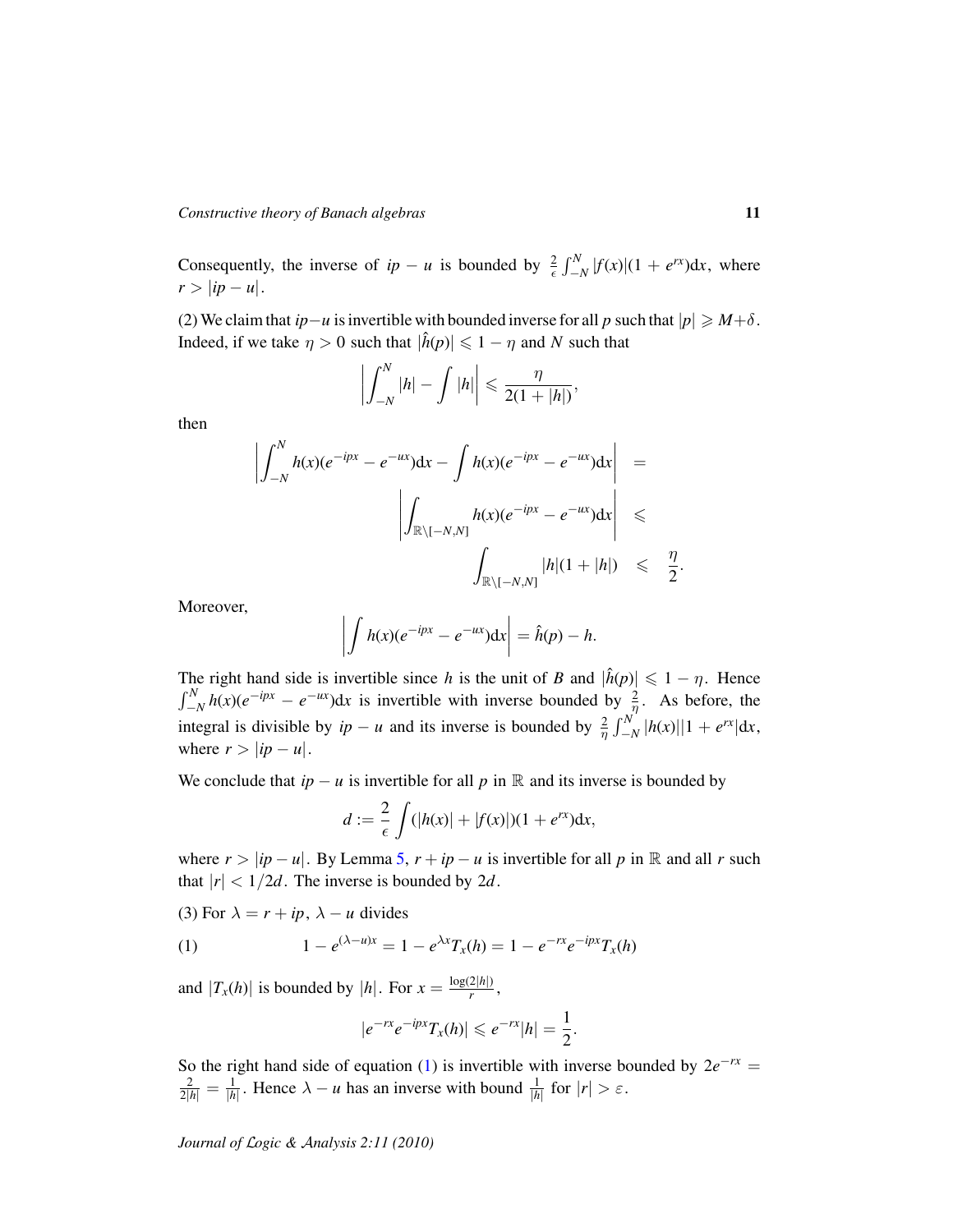We have finished the proof that for each  $\lambda$ ,  $u - \lambda$  is invertible (mod *f*) and of bounded inverse. It follows that we have *k* such that  $f * k = h \pmod{I}$ . For *g* in *L* such that  $g * h = g$ , we have  $g * I = 0$ . Hence  $f * k * g = g$ , and so *f* divides *g*.  $\Box$ 

**Proposition 1** [\[21,](#page-13-13) VI.1.13] Let *g* in *L* be such that  $\hat{g}$  has compact support. Then there exists *h* in *L* such that  $g * h = g$ . In fact, we can use a de la Vallée Poussin kernel for *h*.

We deduce the following version of Wiener's Tauberian Theorem.

**Corollary 2** If *f* in *L* is such that  $\hat{f}$  never takes the value 0, then every function *g* such that  $\hat{g}$  is of compact support is in the ideal generated by  $f$ . Consequently, this ideal is dense in *L*.

**Proof** Any function in *L* is the limit of functions in *L* having their Fourier transform of compact support. We now repeat some facts from Katznelson [\[21,](#page-13-13) VI.1.12] whose proofs are elementary, but slightly too long to repeat here. Define the Fejér kernel  $K_{\lambda}$ by  $K_{\lambda}(x) := \lambda K(\lambda x)$ , where  $K(x) := \frac{1}{2\pi} \left(\frac{\sin x/2}{x/2}\right)$  $\frac{\ln x/2}{x/2}$ <sup>2</sup>. By the inversion formula,

$$
f(x) = \frac{1}{2\pi} \int \hat{f}(t)e^{itx} dt.
$$

Moreover,  $\hat{K_{\lambda}}(t) = \max(1 - \frac{|t|}{\lambda})$  $\frac{|t|}{\lambda}$ , 0) and one can derive that for  $|t| \le \lambda$ ,

$$
\widehat{K_{\lambda}*f}(t)=(1-\frac{|t|}{\lambda})\widehat{f}(t)
$$

and equal to 0 otherwise.

Since  $f * g = \int g(x)T_{-x}f dx$  another way to state this Corollary is the following one.

**Corollary 3** Let f be in *L* such  $\hat{f}$  never takes the value 0. Then the vector space generated by the functions  $T_x f$  is dense in  $L$ .

Constructively, the hypothesis that  $\hat{f}$  never takes the value 0 should be read as:  $\hat{f}$  is bounded away from 0 on any compact set.

 $\Box$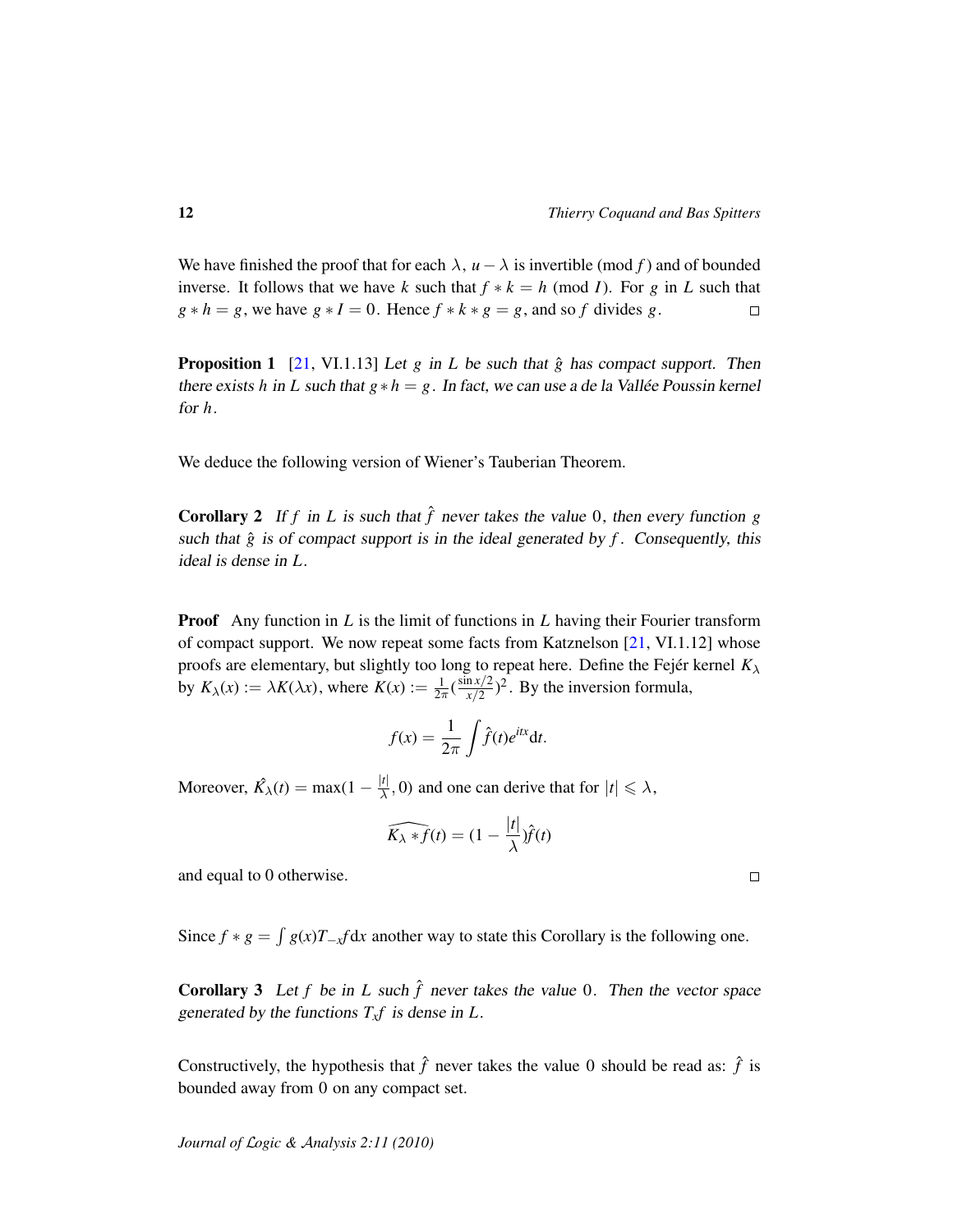### <span id="page-12-5"></span>6 Conclusions and Future work

To have a point-free description of the spectrum of a Banach algebra was the goal of the work of de Bruijn and van der Meiden [\[14\]](#page-13-1). The complexity of this description and the process of finding the proof of the compactness of the spectrum is cited by de Bruijn as one inspiration for his AUTOMATH project [\[14,](#page-13-1) [13\]](#page-13-14). It would be interesting to have an actual implementation of our work, following already existing work formalising basic analysis [\[27\]](#page-14-2).

The work of Krivine [\[23\]](#page-13-15) contains several examples similar to Wiener's results, but in a 'real' framework. One considers respectively  $l^1(\mathbb{N})$  instead of  $l^1(\mathbb{Z})$  and  $L^1(\mathbb{R}^+)$ instead of  $L^1(\mathbb{R})$ . It would be interesting to give a constructive interpretation of these results using the technique presented in [\[16,](#page-13-16) [17\]](#page-13-17).

Constructive, and choice-free, results on Banach spaces can be interpreted as results on Banach sheaves, or equivalently, Banach bundles [\[26\]](#page-14-6). Similarly, constructive results on Banach algebras can be interpreted as results on Banach algebra bundles [\[22\]](#page-13-12).

### 7 Acknowledgements

We would like to thank the referees for their suggestions which helped to improve the presentation of the paper.

## **References**

- <span id="page-12-3"></span>[1] B Banaschewski, C Mulvey, *The spectral theory of commutative C*<sup>∗</sup> *-algebras: the constructive Gelfand-Mazur theorem*, Quaest. Math. 23 (2000), 465–488.
- <span id="page-12-2"></span>[2] B Banaschewski, C Mulvey, *A globalisation of the Gelfand duality theorem*, Ann. Pure Appl. Logic 137 (2006), 62–103; doi[:10.1016/j.apal.2005.05.018.](http://dx.doi.org/10.1016/j.apal.2005.05.018)
- <span id="page-12-6"></span>[3] M Beeson, *Foundations of Constructive Mathematics*, Springer (1985).
- <span id="page-12-0"></span>[4] E Bishop, D Bridges, *Constructive Analysis*, Grundlehren der Mathematischen Wissenschaften, Vol 279, Springer (1985).
- <span id="page-12-4"></span>[5] M Bridger, G Stolzenberg, *Uniform calculus and the law of bounded change*, Amer. Math. Monthly 106 (1999), 628–635.
- <span id="page-12-1"></span>[6] D Bridges, *Constructive methods in Banach algebra theory*, Math. Japon. 52 (2000), 145–161.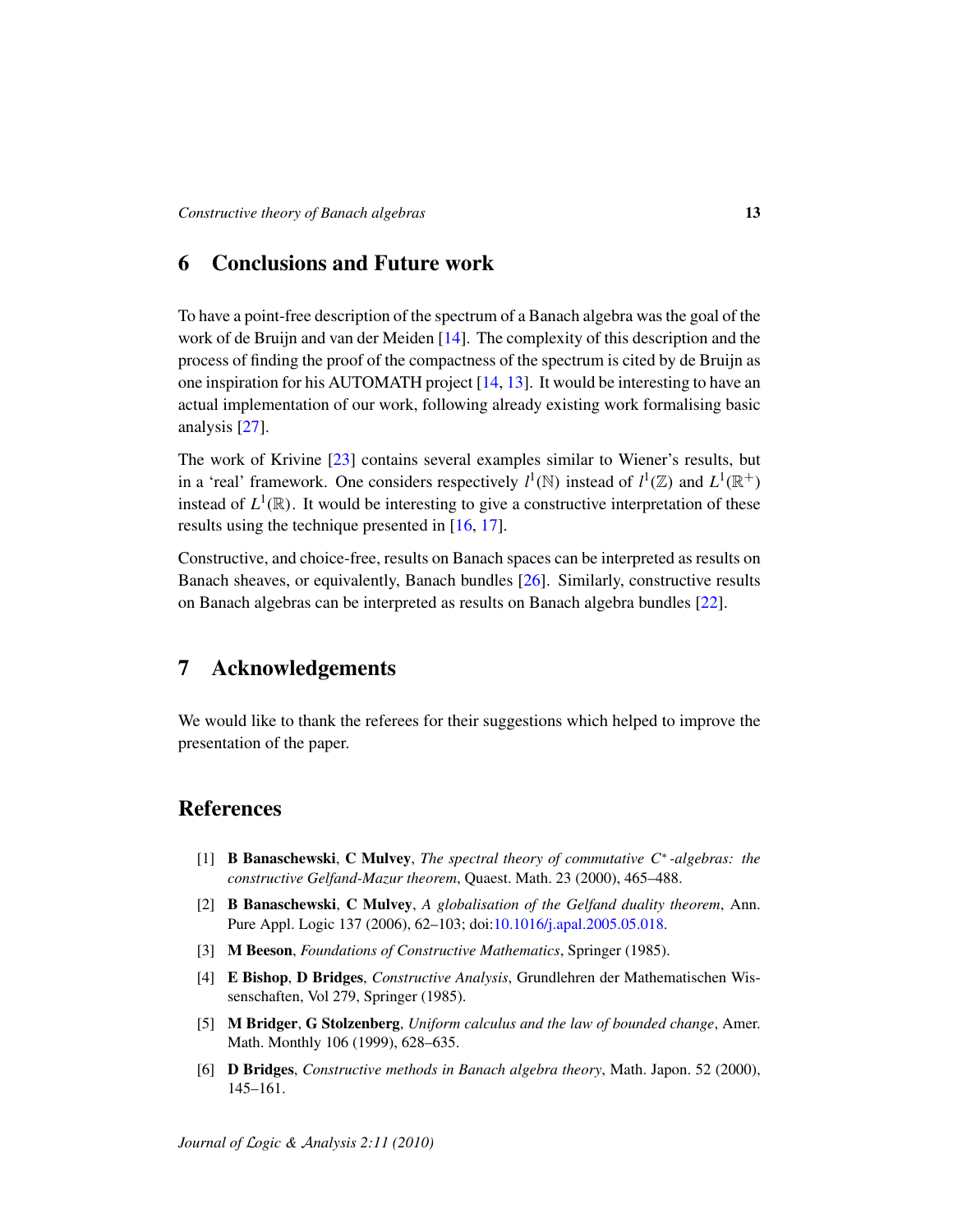- <span id="page-13-4"></span>[7] D Bridges, R Havea, *Approximations to the numerical range of an element of a Banach algebra*, in: *From Sets and Types to Topology and Analysis*, Oxford Logic Guides 48, Oxford Univ. Press (2005), 293–303; doi[:10.1093/acprof:oso/9780198566519.003.0019.](http://dx.doi.org/10.1093/acprof:oso/9780198566519.003.0019)
- <span id="page-13-7"></span>[8] D Bridges, R Havea, *Powers of a Hermitian element in a Banach algebra*, New Zealand J. Math. 36 (2007), 1–10.
- <span id="page-13-9"></span>[9] D Bridges, R S Havea, *Constructing square roots in a Banach algebra*, Sci. Math. Jpn. 70 (2009), 355–366.
- <span id="page-13-5"></span>[10] D Bridges, R Havea, P Schuster, *Finitely generated Banach algebras and local Nullstellensatze ¨* , Publ. Math. Debrecen 69 (2006), 171–184.
- <span id="page-13-6"></span>[11] D Bridges, R Havea, P Schuster, *Ideals in constructive Banach algebra theory*, J. Complexity 22 (2006), 729–737; doi[:10.1016/j.jco.2006.03.004.](http://dx.doi.org/10.1016/j.jco.2006.03.004)
- <span id="page-13-8"></span>[12] D Bridges, R Mines, F Richman, P Schuster, *The polydisk Nullstellensatz*, Proc. Amer. Math. Soc. 132 (2004), 2133–2140; doi[:10.1090/S0002-9939-03-07267-8.](http://dx.doi.org/10.1090/S0002-9939-03-07267-8)
- <span id="page-13-14"></span>[13] N G de Bruijn, *Reflections on Automath*, in: *Selected papers on Automath*, Stud. Logic Found. Math. 133, North-Holland, Amsterdam (1994), 201–228.
- <span id="page-13-1"></span>[14] N G de Bruijn, W van der Meiden, *Notes on Gelfand's theory*, Nederl. Akad. Wetensch. Proc. Ser. A 70 = Indag. Math. 29 (1967), 467–474.
- <span id="page-13-0"></span>[15] P J Cohen, *A note on constructive methods in Banach algebras*, Proc. Amer. Math. Soc. 12 (1961), 159–163; doi[:10.2307/2034144.](http://dx.doi.org/10.2307/2034144)
- <span id="page-13-16"></span>[16] T Coquand, *About Stone's notion of spectrum*, Journal of Pure and Applied Algebra 197 (2005), 141–158; doi[:10.1016/j.jpaa.2004.08.024.](http://dx.doi.org/10.1016/j.jpaa.2004.08.024)
- <span id="page-13-17"></span>[17] T Coquand, B Spitters, *Formal topology and constructive mathematics: the Gelfand and Stone-Yosida Representation Theorems*, Journal of Universal Computer Science 11 (2005), 1932–1944.
- <span id="page-13-10"></span>[18] T Coquand, B Spitters, *Constructive Gelfand duality for C\*-algebras*, Math. Proc. Camb. Phil. Soc. 147 (2009), 339–344; doi[:10.1017/S0305004109002515.](http://dx.doi.org/10.1017/S0305004109002515)
- <span id="page-13-2"></span>[19] T Coquand, G Stolzenberg, *The Wiener lemma and certain of its generalizations*, Bull. Amer. Math. Soc. 24 (1991), 1–9; doi[:10.1090/S0273-0979-1991-15949-5.](http://dx.doi.org/10.1090/S0273-0979-1991-15949-5)
- <span id="page-13-3"></span>[20] **D Hilbert**, *Über das Unendliche*, Math. Ann. 95 (1926), 161–190.
- <span id="page-13-13"></span>[21] Y Katznelson, *An Introduction to Harmonic Analysis*, third edition, Cambridge Mathematical Library, Cambridge University Press, Cambridge (2004).
- <span id="page-13-12"></span>[22] J W Kitchen, D A Robbins, *Bundles of Banach algebras*, Internat. J. Math. Math. Sci. 17 (1994), 671–680; doi[:10.1155/S0161171294000955.](http://dx.doi.org/10.1155/S0161171294000955)
- <span id="page-13-15"></span>[23] J-L Krivine, *Anneaux préordonnés*, J. Analyse Math. 12 (1964), 307-326.
- <span id="page-13-11"></span>[24] **H Lombardi, C Quitté**, *Seminormal rings (following Thierry Coquand)*, Theoret. Comput. Sci. 392 (2008), 113–127; doi[:10.1016/j.tcs.2007.10.007.](http://dx.doi.org/10.1016/j.tcs.2007.10.007)